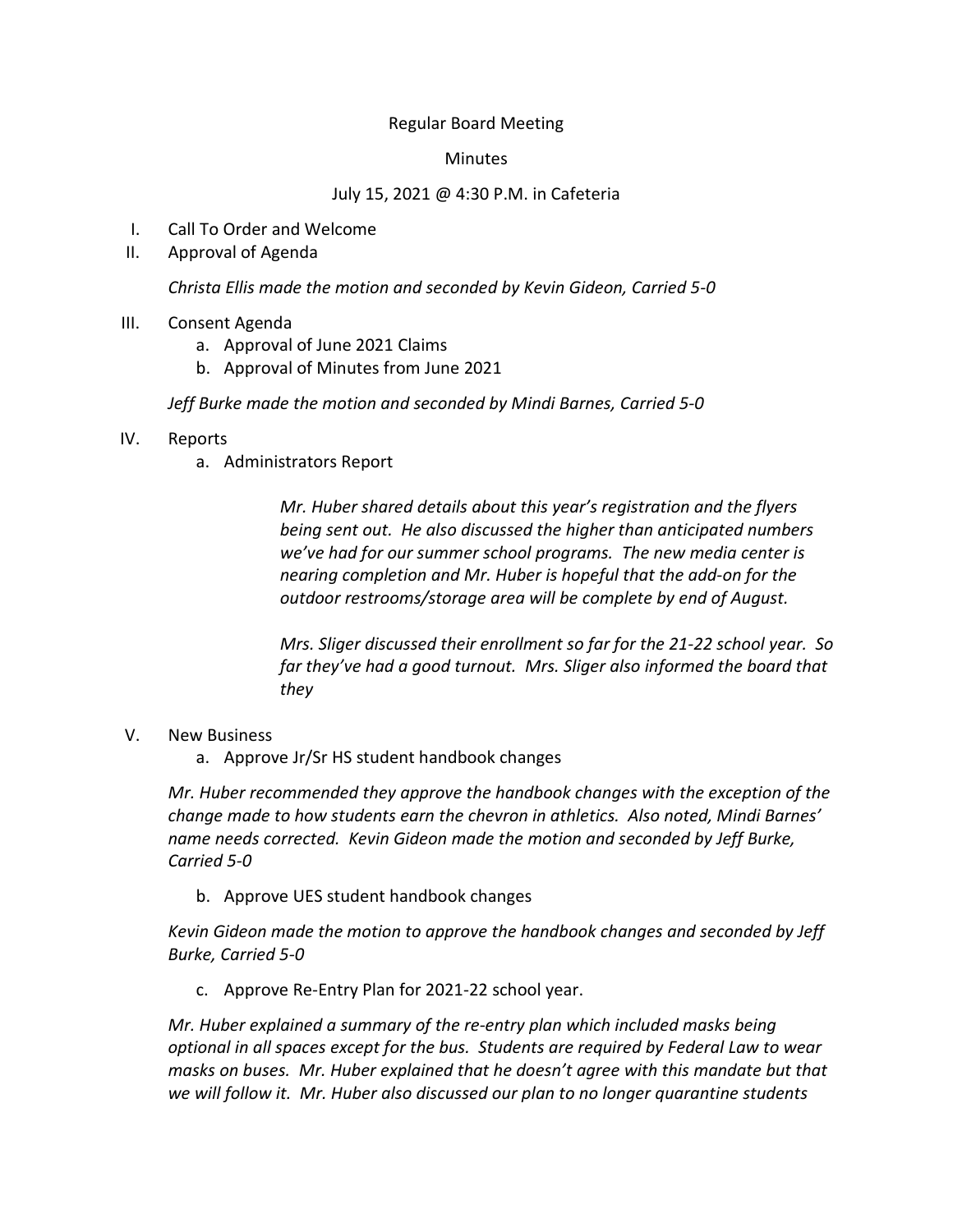*based on a close contact, but will instead notify parents that their child should be observed for potential symptoms. Mindi Barned made the motion to approve and seconded by Kevin Gideon, carried 5-0*

d. Approve Stipend for Mr. Huber's 10 Days to "Sell Back" per contractual agreement.

*As part of Mr. Huber's contract, he is permitted to sell back 10 vacation days at his daily rate. Christa Ellis made the motion to approve and seconded by Jeff Burke, carried 5-0*

e. Approve Pay Rates for Non-Certified Staff 21-22 Year

*Mr. Huber asked the board to approve the Non-Certified Pay rate chart as presented to the board. Mindi Barnes made the motion to approve and seconded by Christa Ellis. Motion carried 4-0 with Jeff Burke abstaining.*

f. Secured School Safety Grant-2021-2022

*Mr. Huber explained that he had applied for the school safety grant again for this school year and as has been done in the past, we only applied for the payment of ½ of the School Resource Officer salary.*

g. Dispose of Technology Items

*Mr. Huber asked the board to give permission to determine technology items listed as surplus and no longer of use. These items would be sold to a company that reimburses the school by the pound.*

- VI. Personnel
	- a. Recommendation
		- i. James Widmer-Assistant Principal/Athletic Director @ \$63,000 and 205 day contract/same insurance/benefits as teacher's master contract.

*Motion by Christa Ellis, seconded by Kevin Gideon, carries 5-0*

- ii. Katelyn Johns-5<sup>th</sup> Grade Teacher @ \$40,000
- *Motion by Jeff Burke, seconded by Mindi Barnes, carries 5-0*
	- iii. Rachel Phenis-HS Math @ \$42,000

*Motion by Christa Ellis, seconded by Kevin Gideon, carries 5-0*

iv. Brian Clark-Elementary/Junior High After-School Activities Director @ \$10,000

*Motion by Kevin Gideon, seconded by Christa Ellis, carries 5-0*

v. Michelle Batten-Bus Driver @ \$15,000 and 180 days w/ benefits as other drivers

*Motion by Christa Ellis, seconded by Mindi Barnes, carries 5-0*